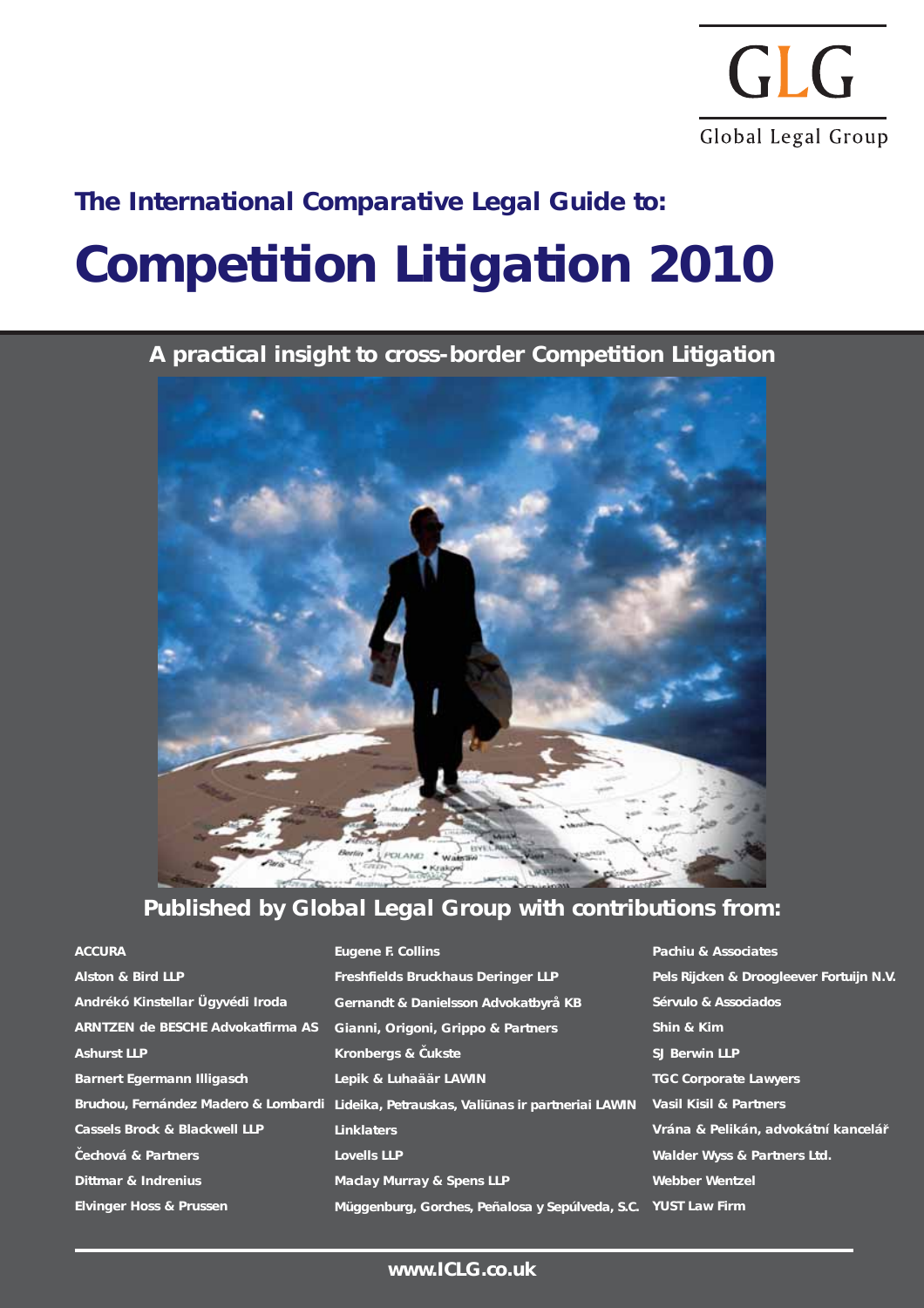# **Austria**

### **Barnert Egermann Illigasch**



#### **1 General**

**1.1 Please identify the scope of claims that may be brought in Austria for breach of competition law.**

Claims that may be brought in Austria for breach of competition law are manifold:

a. On the basis of the Austrian Cartel Act (*Kartellgesetz*), the Federal Competition Authority (*Bundeswettbewerbsbehörde*), the Federal Cartel Prosecutor (*Bundeskartellanwalt*) and also private entities may apply to the Cartel Court (*Kartellgericht*) for a cease and desist order (*Abstellung*) or a decision finding an infringement (*Feststellung*). The Federal Competition Authority and the Federal Cartel Prosecutor may, in addition, apply to the Cartel Court for the imposition of fines.

b. Private entities may also bring claims for breach of competition law before the commercial courts (*Handelsgerichte*) on the basis of the Act Against Unfair Competition (*Gesetz gegen den unlauteren Wettbewerb*). The latter provides a legal basis to apply for a cease and desist order and to claim damages.

c. In addition, private entities may bring damage claims for breaches of competition law before civil courts pursuant to the General Civil Code (*Allgemeines Bürgerliches Gesetzbuch*). They may also argue that competition law was breached in order to defend themselves against a plaintiff's claim.

d. If the competition law breach amounts to a criminal offence (in case of fraud or bid rigging) and criminal proceedings are initiated against the respective individuals, anyone who suffered damage due to such offence may join the criminal proceedings (*Privatbeteiligung*). The criminal court may determine the amount of damage suffered to the extent possible on the basis of the results of the criminal proceedings or simple further investigations, failing which the damage claim must be brought before civil courts.

#### **1.2 What is the legal basis for bringing an action for breach of competition law?**

The legal basis for such actions depends on the type of court where the action is brought: The Cartel Act, for instance, is the legal basis for actions before the Cartel Court, whereas the Act Against Unfair Competition is the legal basis for actions before commercial courts (see for more details above, question 1.1).

**1.3 Is the legal basis for competition law claims derived from international, national or regional law?**

The legal basis for competition law claims is derived from national

law and, as concerns breaches of Art 81 and Art 82 EC Treaty, also EC law.

**1.4 Are there specialist courts in Austria to which competition law cases are assigned?** 

Yes: the Cartel Court is a specialist division of the Vienna Court of Appeals (*Oberlandesgericht Wien als Kartellgericht*); it only rules on competition law cases brought on the basis of the Cartel Act.

**1.5 Who has standing to bring an action for breach of competition law and what are the available mechanisms for multiple claimants? For instance, is there a possibility of collective claims, class actions, actions by representative bodies or any other form of public interest litigation?** 

a. Before the Cartel Court, a claim can be brought by the Federal Competition Authority or the Federal Cartel Prosecutor and, in principle, also by every undertaking or association of undertakings which has a legal or economic interest in the respective decision. In addition, the Federal Chamber of Commerce (*Wirtschaftskammer Österreich*), the Federal Chamber of Employees (*Bundesarbeitskammer*) and the Committee of Presidents of the Chambers of Agriculture (*Präsidentenkonferenz der Landwirtschaftskammern*) may bring claims before the Cartel Court (which happens rather rarely, though). However, standing to bring an action requires a more defined interest if the infringement has already ceased (see also below, question 3.1).

b. Before the commercial courts a competitor or the representative bodies mentioned above (a.) may bring an action on the basis of the Act Against Unfair Competition. In addition, the Austrian Labour Union (*Österreichischer Gewerkschaftsbund*), the Austrian Competition Authority and, under certain circumstances, also certain representative bodies from other EU Member States may bring such action. Under the Act Against Unfair Competition, private individuals may only bring damage claims (but not an application for a cease and desist order).

c. Under the General Civil Code, damage claims can be brought by persons/entities who have suffered damage, regardless of whether they are competitors, customers or suppliers.

d. Any private individual, company or other legal entity may join criminal proceedings, provided that they suffered damage due to the alleged criminal offence.

Multiple claimants have to initiate separate proceedings which can, thereafter, be joined by the court. They may jointly initiate proceedings under the following conditions only: Their claims must

**14**

**WWW.ICLG.CO.UK ICLG TO: COMPETITION LITIGATION 2010**

© Published and reproduced with kind permission by Global Legal Group Ltd, London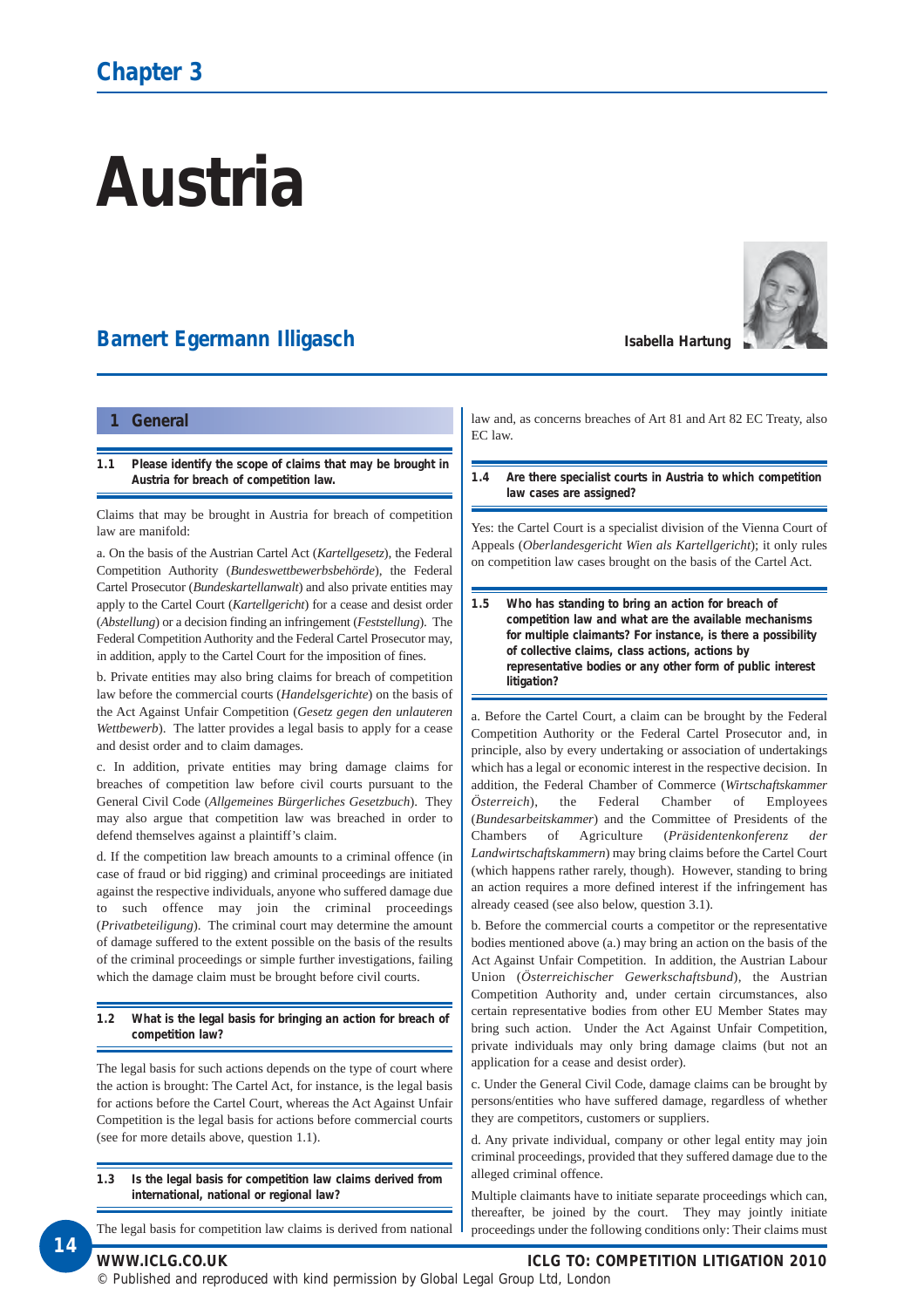be directed against the same defendant, must be based on facts which are largely similar, and the court must have jurisdiction for each single claimant (see below, question 1.6). Another option for multiple claimants is to assign their respective claims to another entity which brings the proceedings in its own name. Class actions in the strict sense are not available in Austria, although their introduction (not limited to competition law breaches) is constantly subject to public debate, but proposed amendments to the Code of Civil Procedure (*Zivilprozessordnung*) were aborted so far. However, EU legislation on this issue is in the pipeline and will most likely necessitate amendments to the rules presently in force in Austria.

#### **1.6 What jurisdictional factors will determine whether a court is entitled to take on a competition law claim?**

Bringing a claim under the Cartel Act is only possible if the incriminated practice has effects on the Austrian market. There is only one single Cartel Court in Austria hearing such claims; the respective application can be filed with the Cartel Court by everyone who has standing (see above, question 1.5).

Claims under the General Civil Code are heard by commercial courts if they concern a business-related affair and are brought against an entrepreneur for whom the affair was actually businessrelated. Otherwise they are heard by the general civil courts. The Jurisdictional Statue (*Jurisdiktionsnorm*) deals with the question which civil or commercial court is competent to take the case: If the value of the subject matter does not exceed EUR 10,000, the district courts (either the general civil or the commercial ones) are competent to hear the claim. Above this threshold the claim has to be brought before the regional courts (again, either the general or the commercial ones). Claims under the Act Against Unfair Competition are in any case dealt with by the regional commercial courts.

From a geographical point of view, the (commercial or civil) court where the defendant company has its seat is entitled to take on a claim. Alternatively, the claimant may sue at the place where the damage was inflicted (i.e., where the action causing the damage was taken). This corresponds to the system followed by EC Regulation 44/2001 on jurisdiction and the recognition and enforcement of judgments in civil and commercial matters, which governs jurisdiction in cases having a relation to other EU Member States and is directly applicable in Austria.

Criminal proceedings can be joined by an aggrieved party at the criminal court where such proceedings are pending.

#### **1.7 Is the judicial process adversarial or inquisitorial?**

The judicial process is adversarial in proceedings before the commercial and civil courts whereas it is, to a certain extent, inquisitorial in proceedings before the Cartel Court. However, claimants bringing an action before the Cartel Court will at least have to submit the facts on which they base their claim; if the relevant facts cannot be determined (*non liquet*), this will be to the detriment of the party bearing the burden of proof for the respective facts (see below, question 4.2).

#### **2 Interim Remedies**

**2.1 Are interim remedies available in competition law cases?**

Yes - see below, question 2.2.

#### **2.2 What interim remedies are available and under what conditions will a court grant them?**

The Cartel Court may grant an interim injunction if the applicant furnishes *prima facie* evidence for circumstances under which a cease and desist order may be granted. Before the Cartel Court decides on the application for interim relief, the defendant will be heard. Interim injunctions may also be granted regarding applications for cease and desist orders under the Act Against Unfair Competition. In both cases it is not necessary to demonstrate that granting of interim relief seems necessary to prevent imminent danger or imminent irrecoverable damage (whereas this is a prerogative for interim injunctions based on general civil law).

#### **3 Final Remedies**

#### **3.1 Please identify the final remedies which may be available and describe in each case the tests which a court will apply in deciding whether to grant such a remedy.**

A cease and desist order will be granted by the Cartel Court if the respective breach of competition law is still ongoing at the time of the decision. The Supreme Cartel Court only very recently ruled that a cease and desist order may also be available if an abusive behaviour of a dominant company has already ended, but if the effects of the infringement are still continuing due to the long-term character of the agreements concluded by the dominant company. Fault on the defendant's part is not required.

A decision finding an infringement may be issued by the Cartel Court even if the infringement has already come to an end. However, in such case a private plaintiff will have to show that there is a danger of resumption (*Wiederholungsgefahr*) and, therefore, it is necessary to clarify the legal position. Again, there is no requirement of fault.

A cease and desist order will be issued under the Act Against Unfair Competition if an undertaking breaches competition rules in order to gain a competitive advantage *vis-à-vis* a competitor, unless the defendant acted on the basis of a justifiable interpretation of the law (*vertretbare Rechtsauffassung*). Fault is again not required, but danger that the breach is committed (*Begehungsgefahr*) or resumed (*Wiederholungsgefahr*).

Damages for breach of competition law may be awarded either under general civil law or the Act Against Unfair Competition (to date the case law is still very scarce, though). In both cases, the court will apply the following test: (a) the incriminated practice must infringe either EC or national competition law; (b) a damage must have occurred; (c) the damage for which compensation is claimed must be within the protective scope (*Rechtswidrigkeitszusammenhang*) of the rule breached (i.e., the purpose of the rule breached has to encompass protection against exactly the sort of damage that occurred in the case at hand); (d) there must be a causal link between the infringement of the rule and the damage; and (e) the defendant must have acted intentionally or at least negligently.

#### **3.2 If damages are an available remedy, on what bases can a court determine the amount of the award? Are exemplary damages available?**

The award will in any case comprise the amount of the actual damage caused (*positiver Schaden*), i.e., any harm to existing assets. Loss of profit (*entgangener Gewinn*), i.e., loss of future opportunities, can, under general civil law, only be awarded if the

**ICLG TO: COMPETITION LITIGATION 2010**

© Published and reproduced with kind permission by Global Legal Group Ltd, London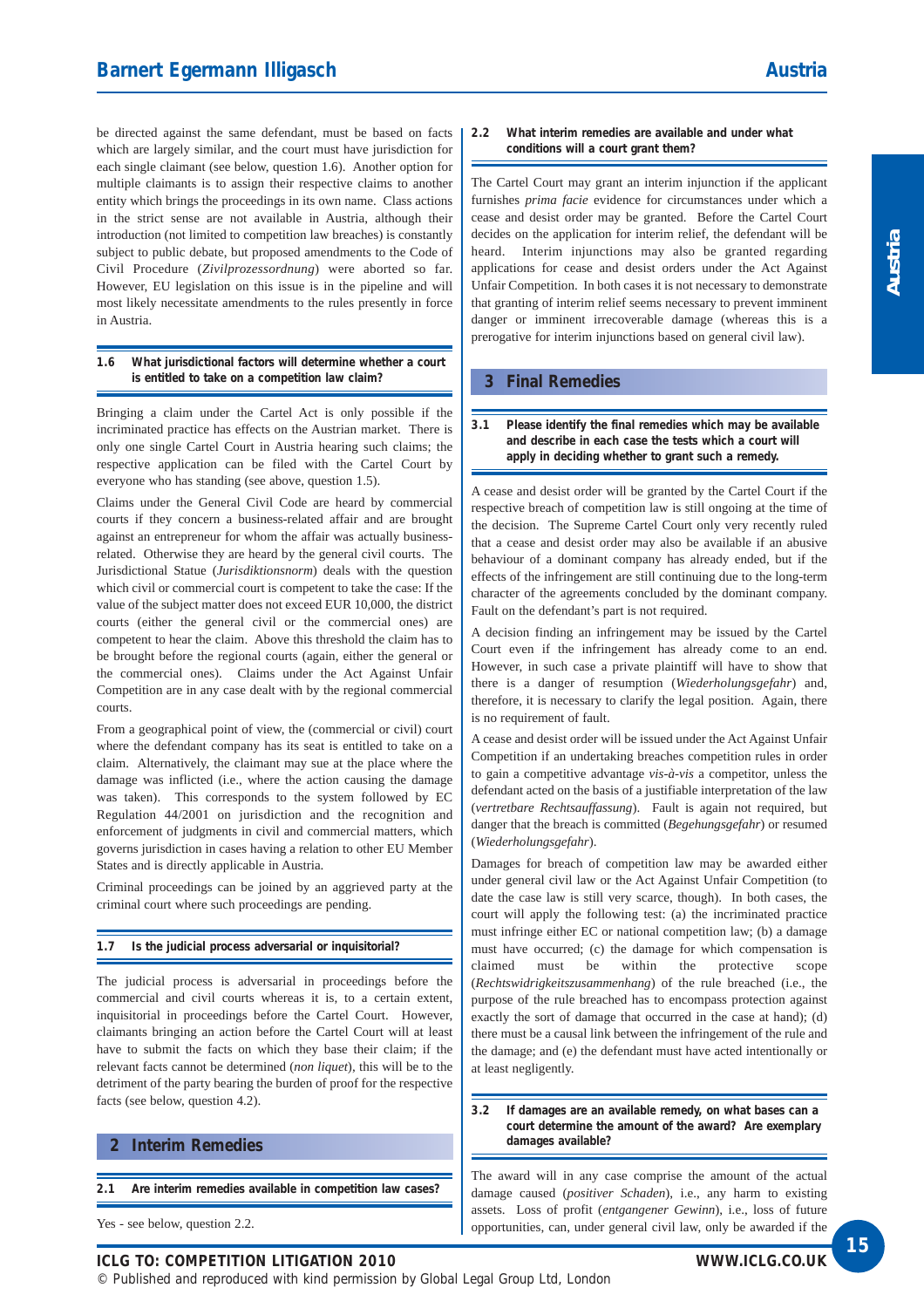damage was caused by grossly negligent or intentional behaviour. Irrespective of the degree of fault, loss of profit can be included in the award if is based on the Act Against Unfair Competition or if EC competition law was breached.

Sec 273 of the Code of Civil Procedure allows the court to determine the amount of the award at its own discretion if it is clear that the claimant is entitled to compensation, but the actual amount of damage cannot be proven at all or such proof would encounter disproportionate difficulties.

Exemplary damages are not available under Austrian law.

#### **3.3 Are fines imposed by competition authorities taken into account by the court when calculating the award?**

No they are not.

#### **4 Evidence**

#### **4.1 What is the standard of proof?**

Generally court judges have to be convinced that the presented facts are true with "high probability" (the requirement of "utmost probability" was abandoned in recent case law). Judges are free in their consideration of different pieces of evidence (*freie Beweiswürdigung*).

As set out above (question 2.2), a lower standard of proof (*prima facie* evidence) is generally sufficient for interim relief.

However, in the main proceedings, *prima facie* evidence will only suffice in certain special circumstances where the applicant faces major obstacles to proof of evidence (this has been applied in abusive pricing-cases, as the applicant is often not able to prove the defendant's costs).

#### **4.2 Who bears the evidential burden of proof?**

Generally each party bears the burden of proof for the facts that substantiate the respective party's own submissions (i.e., the plaintiff has to prove the existence of an infringement and any other requirements of the remedy sought, whereas the defendant has to prove any facts submitted to rebut the plaintiff's allegations).

However, statutory presumptions contained in the Cartel Act shift the burden of proof: If, for instance, the market share of an undertaking reaches or exceeds 30% on the relevant market, such undertaking is presumed to hold a dominant position and, therefore, bears the burden of proving that this is not the case.

Further, if EC or national competition law was breached, a claimant seeking damages does not have to prove the defendant's fault, but rather the latter has to rebut the statutory presumption of fault.

#### **4.3 Are there limitations on the forms of evidence which may be put forward by either side? Is expert evidence accepted by the courts?**

There are no limitations under Austrian law on the forms of evidence that parties may put forward. Parties may also submit expert evidence (notwithstanding the fact that courts will often appoint an expert witness who is independent of the parties).

In proceedings before the Cartel Court, the court itself may hear evidence even against the will of the parties.

**4.4 What are the rules on disclosure? What, if any, documents can be obtained: (i) before proceedings have begun; (ii) during proceedings from the other party; and (iii) from third parties (including competition authorities)?**

Discovery, i.e., a formal investigation that is conducted before trial and allows one party to question other parties, and/or to force the other party to produce documents or other physical evidence, is not available under Austrian law.

After proceedings have been initiated, identified pieces of documentary evidence can be obtained from the other party under certain circumstances ("fishing expeditions" for unknown evidence are not possible). If the respective requirements are fulfilled, the court may order the other party to produce the piece(s) of documentary evidence. The other party may only refuse the production of a piece of evidence in certain defined cases, e.g., if the production of a document would entail a risk of criminal prosecution for such other party or a third party. In any case the court cannot force the other party to produce a piece of evidence, but will take a refusal into account in its consideration of evidence.

If documents are in the possession of a third party, the cases in which such third party is obliged to produce them before the court are even more narrowly defined. Documents which are in the possession of the Federal Competition Authority can generally not be obtained for the purpose of other proceedings (there is no right of access to the authority's file).

Whether the Cartel Court may send documents that are part of its file to other (e.g., civil) courts at their request is highly disputed in literature; in practice the Cartel Court has already done so.

#### **4.5 Can witnesses be forced to appear? To what extent, if any, is cross-examination of witnesses possible?**

Witnesses can be forced by the court to appear; to this effect the court can impose fines each time a witness who was duly summoned does not appear before court. However, there are certain grounds on which a witness may refuse to testify (once he/she has appeared before court).

Cross-examination of witnesses as known from Anglo-Saxon legal systems is not possible as such in Austria. It is rather the judge who leads the interrogation of the witness and the parties may thereafter ask additional questions.

#### **4.6 Does an infringement decision by a national or international competition authority, or an authority from another country, have probative value as to liability and enable claimants to pursue follow-on claims for damages in the courts?**

As regards an infringement decision by the Cartel Court, legal literature almost unanimously argues that they should have binding effect in follow-on proceedings for damages as to the fact that a breach of competition law has been committed. However, this has not been tested in court yet. The binding effect of infringement decisions issued by the European Commission stems from Art 16 of EC Regulation No 1/2003, according to which national courts cannot, when ruling on agreements, decisions or practices under Art 81 or Art 82 EC Treaty which are already the subject of a Commission decision, take decisions running counter to the decision adopted by the Commission.

How decisions by authorities from other countries would be treated by Austrian courts regarding their probative value as to liability still remains to be seen.

#### **WWW.ICLG.CO.UK ICLG TO: COMPETITION LITIGATION 2010**

© Published and reproduced with kind permission by Global Legal Group Ltd, London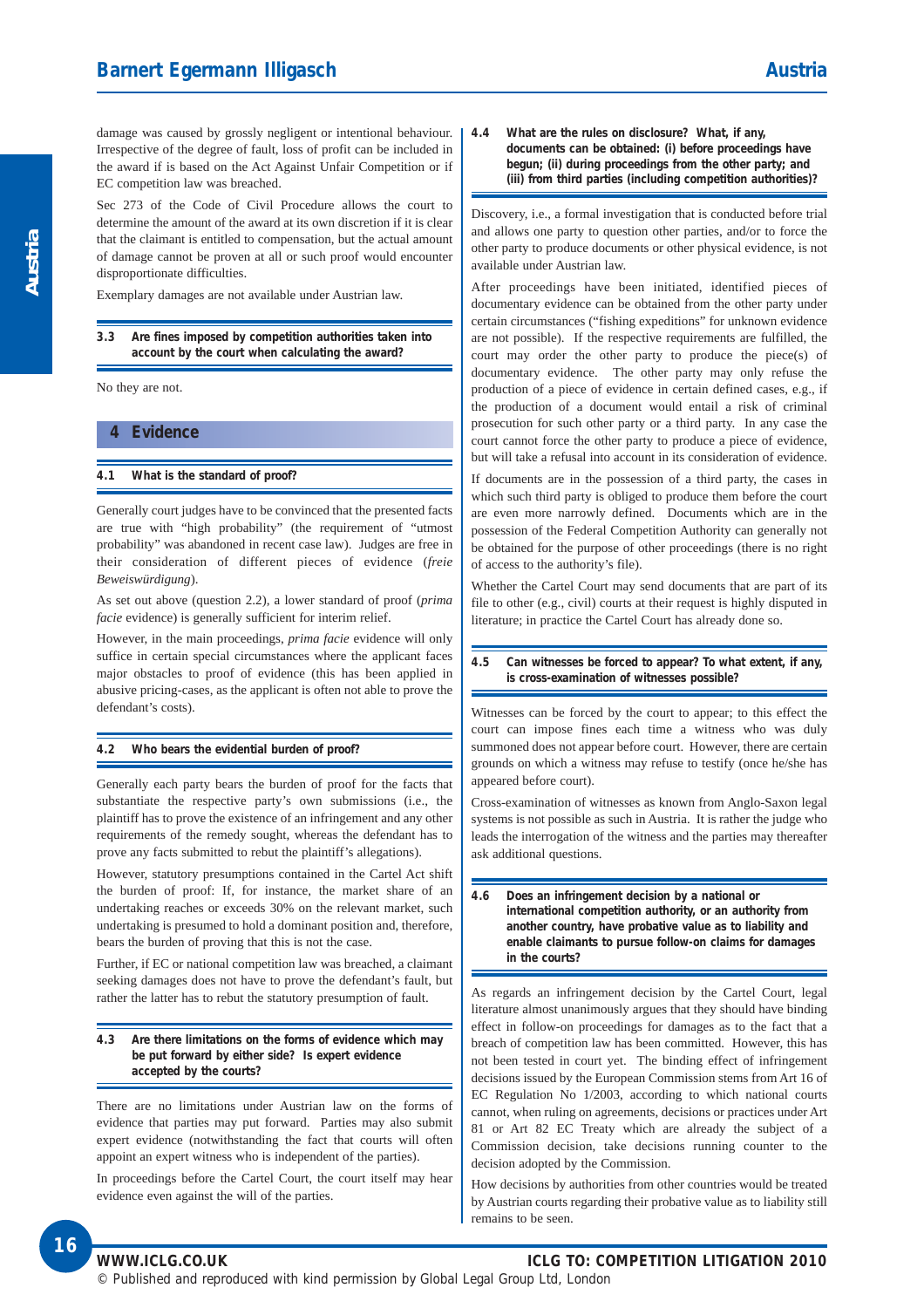#### **4.7 How would courts deal with issues of commercial confidentiality that may arise in competition proceedings?**

There is no protection of commercial secrets as between the parties of proceedings before the Cartel Court or the civil and commercial courts.

As regards proceedings before the Cartel Court, third parties may only have access to the Cartel Court's file if the parties to the proceedings have given their prior consent (in contrast to proceedings before civil and commercial courts, where third parties could gain access even without such consent if they demonstrate a legal interest). Furthermore, proceedings initiated at the Cartel Court by the Federal Competition Authority or the Federal Cartel Prosecutor may only be joined with proceedings initiated by a private entity with the consent of the parties to the former proceedings. Further, upon request of either party to the proceedings, the Cartel Court may exclude the public from oral hearings in order to protect business secrets. Such exclusion of the public from oral hearings is also possible in proceedings brought under the Act Against Unfair Competition.

Finally, witnesses may refuse a testimony regarding questions that the witness could not answer without disclosing a business secret (this rule applies to proceedings before the Cartel Court as well as commercial and civil courts).

#### **5 Justification / Defences**

#### **5.1 Is a defence of justification/public interest available?**

Similar to Art 81 EC Treaty, the prohibition of agreements restricting competition pursuant to the Cartel Act exempts agreements which contribute to improving the production or distribution of goods or to promoting technical or economic progress, while allowing consumers a fair share of the resulting benefit, and which do not: (a) impose on the undertakings concerned restrictions which are not indispensable to the attainment of these objectives; and (b) afford such undertakings the possibility of eliminating competition in respect of a substantial part of the products in question.

In certain cases of abuse of a dominant position the defendant may argue that his behaviour, which would otherwise qualify as abusive, was objectively justified.

#### **5.2 Is the "passing on defence" available and do indirect purchasers have legal standing to sue?**

The "passing on defence" is, as such, not explicitly laid down in Austrian civil law, but the same results might be achieved by relying on the so-called "compensation for advantages" (*Vorteilsausgleich*), meaning that any advantage on the claimant's side will be set-off against the damage incurred. In this regard, the defendant would bear the burden of proving that the applicant has passed on the damage to his own customers (i.e., had an advantage). Other details of whether and how the "passing on defence" may be applied are disputed in legal literature, and there is no Austrian case law on whether a passing on-defence can validly be made against damage claims for breach of Austrian competition law. Under EC case law, anyone who suffered damage due to a breach of EC competition law should be allowed to bring a claim. It still remains to be seen how Austrian courts will deal with the passing on defence in connection with damages for breach of (Austrian and EC) competition law; the envisaged EU legislation regarding breaches of EC competition law will certainly have an influence, once it has been passed.

#### **6 Timing**

**6.1 Is there a limitation period for bringing a claim for breach of competition law, and if so how long is it and when does it start to run?**

There is no limitation period for bringing claims under the Cartel Act. However, cease and desist orders may, in principle, only be issued while the infringement is still ongoing (see question 3.1).

Applications for a cease and desist order under the Act Against Unfair Competition may be brought within six months from the date when the claimant learned of the breach and its author, but in any case no later than three years after the breach (unless an illegal result of the breach still persists).

Damage claims can only be brought within three years from the date when the plaintiff learned of the damage and its author, but in any case no later than 30 years after the breach.

**6.2 Broadly speaking, how long does a typical breach of competition law claim take to bring to trial and final judgment? Is it possible to expedite proceedings?**

The duration of proceedings in the first instance is hard to estimate, but they will generally take at least one year. Applications for interim relief are dealt with more rapidly.

#### **7 Settlement**

**7.1 Do parties require the permission of the court to discontinue breach of competition law claims (for example if a settlement is reached)?**

In proceedings before civil and commercial courts, the parties do not require any permission to discontinue breach of competition law claims.

In proceedings before the Cartel Court, the respective claim may be withdrawn until the decision in the first instance is issued; the proceedings, however, only terminate if neither the Federal Competition Authority nor the Federal Cartel Prosecutor declares, within 14 days from service of the withdrawal, its intention to continue the proceedings. In appeal proceedings, the claim may only be withdrawn until the decision of the Supreme Cartel Court is issued and if the defendant as well as the Federal Competition Authority and the Federal Cartel Prosecutor consent thereto.

#### **8 Costs**

#### **8.1 Can the claimant/defendant recover its legal costs from the unsuccessful party?**

Yes, in proceedings before civil and commercial courts the unsuccessful party has to pay the other party's costs. In proceedings before the Cartel Court, however, this rule only applies if the unsuccessful party's submissions were wilful (*mutwillig*), i.e., not *bona fide*.

**8.2 Are lawyers permitted to act on a contingency fee basis?**

Pursuant to Sec 879 of the General Civil Code, agreements on the basis of which clients owe their attorney a percentage of the amount

**ICLG TO: COMPETITION LITIGATION 2010** © Published and reproduced with kind permission by Global Legal Group Ltd, London